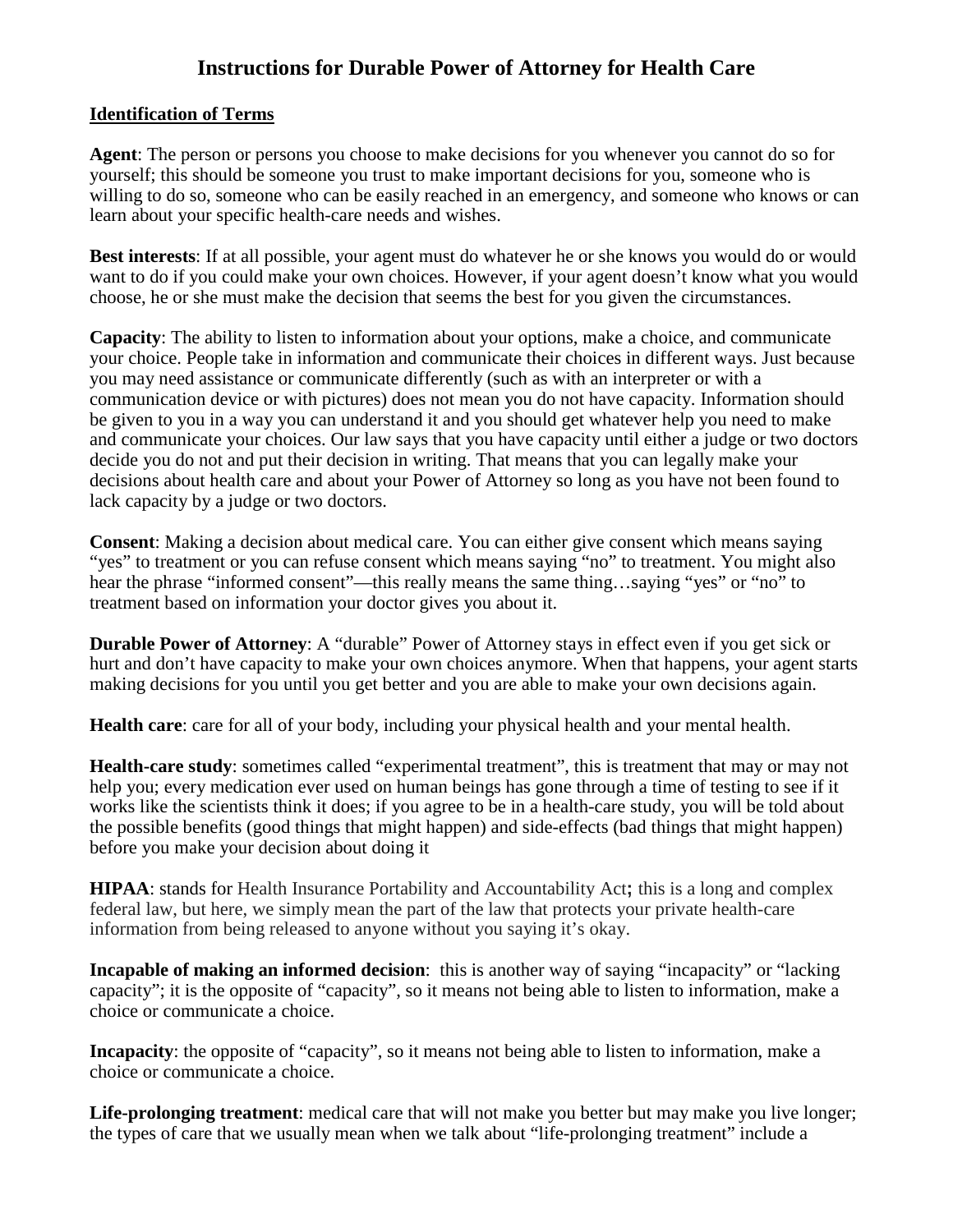respirator to make your lungs breathe when they cannot breathe on their own and a feeding tube to take in food when you cannot eat food through your mouth; these treatments are used to keep the body alive past the time the body would die if they were not used;

**Principal:** You!; the person making the decisions in the Power of Attorney and signing it.

### **Specific instructions for each number in the sample Power of Attorney**

- This line is for your full legal name. Make sure you put your full name here and make sure it is your legal name and not a nickname. If you have a nickname or a name you prefer rather than your legal name, put your full legal name first and then put your preferred name in parentheses. For example, if your name is John Henry Doe but you prefer to be called Jack, you would fill out this line like this: John Henry Doe (Jack). If you have ever been known by a different name and you think it might be confusing if your family or others use your previous name, include it as an AKA (also known as) or note it as "previously known as". For example, if your name given at birth was Cassius Marcellus Clay Jr. and you legally changed your name to Muhammad Ali, you would fill out this line like this: Muhammad Ali (previously known as Cassius Marcellus Clay Jr.). 1
- Fill in your birthday here. Your birthday is often used as a way to identify you. There may be two people named John Henry Doe in the hospital, but they probably don't have the same name and the same birthday. You can write your birthday in numbers or words. For example, if your birthday is January 1, 2015, you can write it as January 1, 2015 or 1/1/2015 . 2
- Your "agent" is the person you choose to make decisions for you whenever you can't. The person you choose to be in this number-one slot will be the first person the doctor goes to if a decision needs to be made for you, so in this slot you will put the person you want to have that responsibility. On this line, put the person's full legal name. Just as in line  $\bullet$ , make sure you put the full legal name and if the person has another name they prefer to be called or a previous name, put that name in parentheses after the legal name. 3
- Put the person's address on this line. If you don't know the address, call the person and ask for it. If they have a post office address, put both the post office address and the physical address on this line. For example, if your agent has a post office address, this line might look like this: 1234 Main Street, Anywhere, Virginia, 12345 (P.O. Box 4321, Anywhere, Virginia, 12345) . 4
- Put all phone numbers for the person on this line and identify the type of number in parentheses after each number. Possible numbers include home, cell, work, pager, work cell, etc. Make sure you include the area code for every number and include an extension if there is one. The line might look like this: 434-555-1234 (home); 540-555-2345 (cell); 804-555-3456 ext. 24 (work) . 5
- You have the option of choosing a substitute or alternate agent in case your number-one choice is not available. Most of the time, we choose one of the most important people in our lives as that numberone choice and we probably spend a lot of time with that person. What would happen if you were both in the car when there was an accident and your number-one person was also hurt? In that situation, it would be very helpful to have a second person in line to help out. That's what this line is for—to choose that second person. You'll notice there are spaces for four people on this paper. You may choose any number of people as your agents. If you choose less than four, you can leave the unused ones blank or you can cross them out. If you want more than four, check the box below the numberfour person and add the others on another piece of paper you can attach to the Power of Attorney. Fill out the names, addresses and phone numbers following the instructions for lines  $\Theta$ ,  $\Theta$  and  $\Theta$ . 6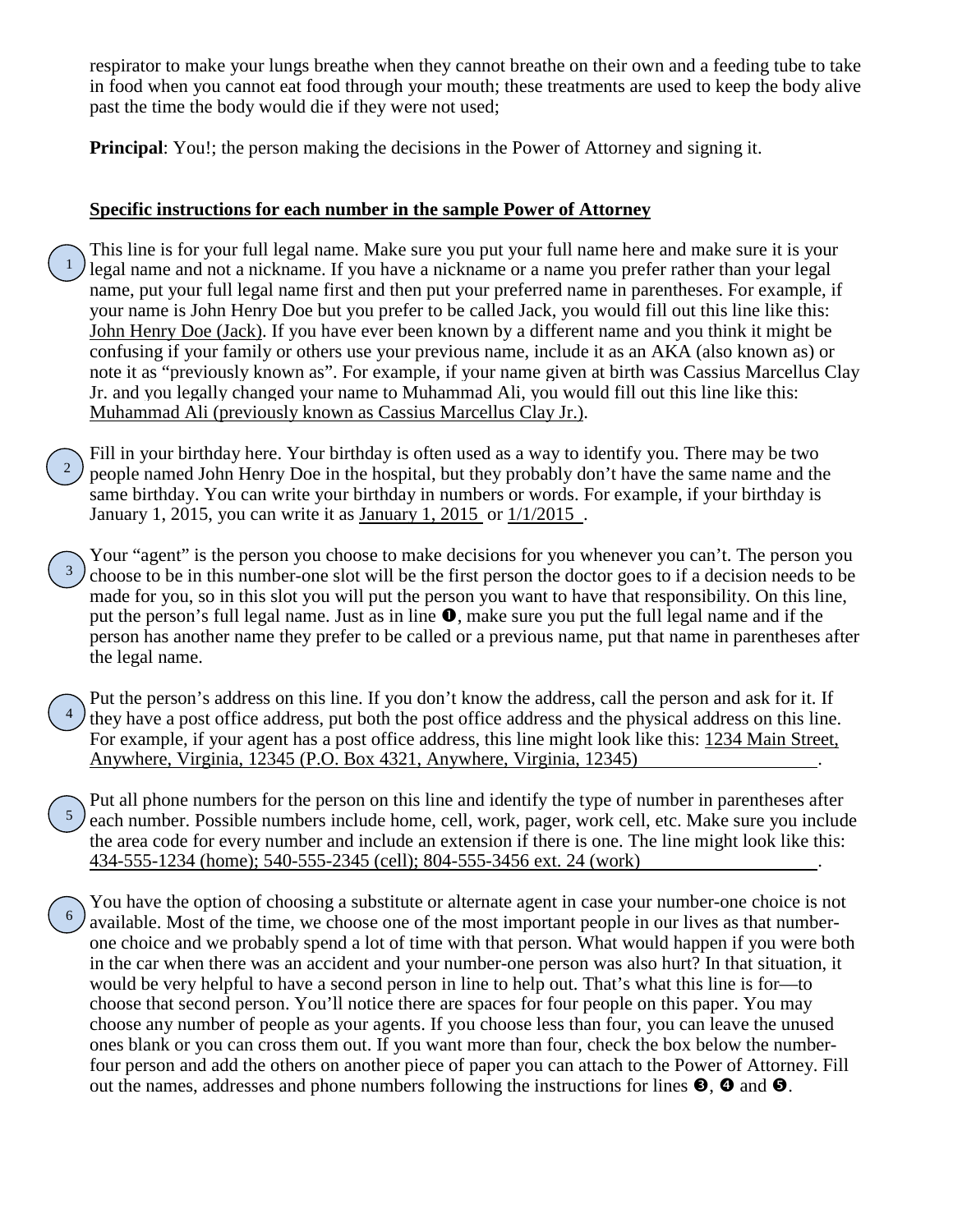You don't have to do anything to this paragraph. It describes the power you are giving your agent and when that power is in effect. Your agent has no power to make decisions for you unless you don't have the capacity to do so for yourself and two doctors agree that you don't and they put their decision in writing. Once you get better and one doctor says you can make your own decisions again, your agent goes back to not having any power to make decisions for you.

7

8

You don't have to do anything to this paragraph. It states that your agent must do whatever he or she knows you would do or would want to do if you could make your own choices. This means that if your agent knows what choice you would make if you could, then your agent must make that choice for you even if he or she doesn't agree with it. However, if your agent doesn't know what you would choose, he or she must make the decision that seems the best for you given the circumstances.

This section outlines the powers your agent can have over your medical care. You can chose to give your agent all of the powers listed or you can cross through those that you do not want your agent to have. However, you need to consider carefully how much you limit your agent's authority because you could take away powers that are essential for the agent to do his or her job. The next section will explain each power and will explain the effects of limiting each power so that you can make an informed decision. The following scale will be used when explaining the effect of limiting powers: 9

> **Extremely important**: If you remove this power, your agent will not be able to do the job and your entire Power of Attorney will be weakened or negated.

> **Very important**: If you remove this power, it will be very difficult for your agent to do the job and your Power of Attorney will be weakened.

**Important**: If you remove this power, your agent will not be able to make certain decisions that may affect your treatment, but the power to make other decisions will not be affected. **Optional:** If you remove this power, your agent will not be able to do a specific thing, but the rest of the powers are not affected.

## **A. To provide or refuse consent to any type of medical treatment, medication and procedures**

This is the basic power to say "yes" or "no" to medical treatment. Effect of limiting power: If you remove this power, your agent will not be able to make any medical decisions for you and would basically negate the entire document. **This power is extremely important**.

### **B. To make decisions about life-prolonging treatment**

This allows your agent to make decisions for you when you are either at the end of your life or in a persistent vegetative state (like a permanent coma). Decisions at this time of life include whether to use life-prolonging treatments and machines such as respirators and feeding tubes to keep your body alive when it can no longer complete these functions on its own. It is important to understand that you may need **temporary** life-sustaining treatment after an illness, injury or surgery in order for your body to heal. That is different from life-prolonging treatment that is expected to be **permanent** with no expected chance of surviving without it. This is a very personal decision and is often based on your values, religious beliefs and life experiences. Many people have not thought about these difficult choices and prefer not to do so. That's okay. Here, you are just deciding whether you want your agent to make those decisions if it's ever necessary. You can also put your wishes in writing in a document called a Living Will so that your agent, doctors and loved ones will know exactly what you want.

Effect of limiting power: If you have a living will, those instructions will be followed. If you have not written down your instructions in a Living Will and do not give your agent the power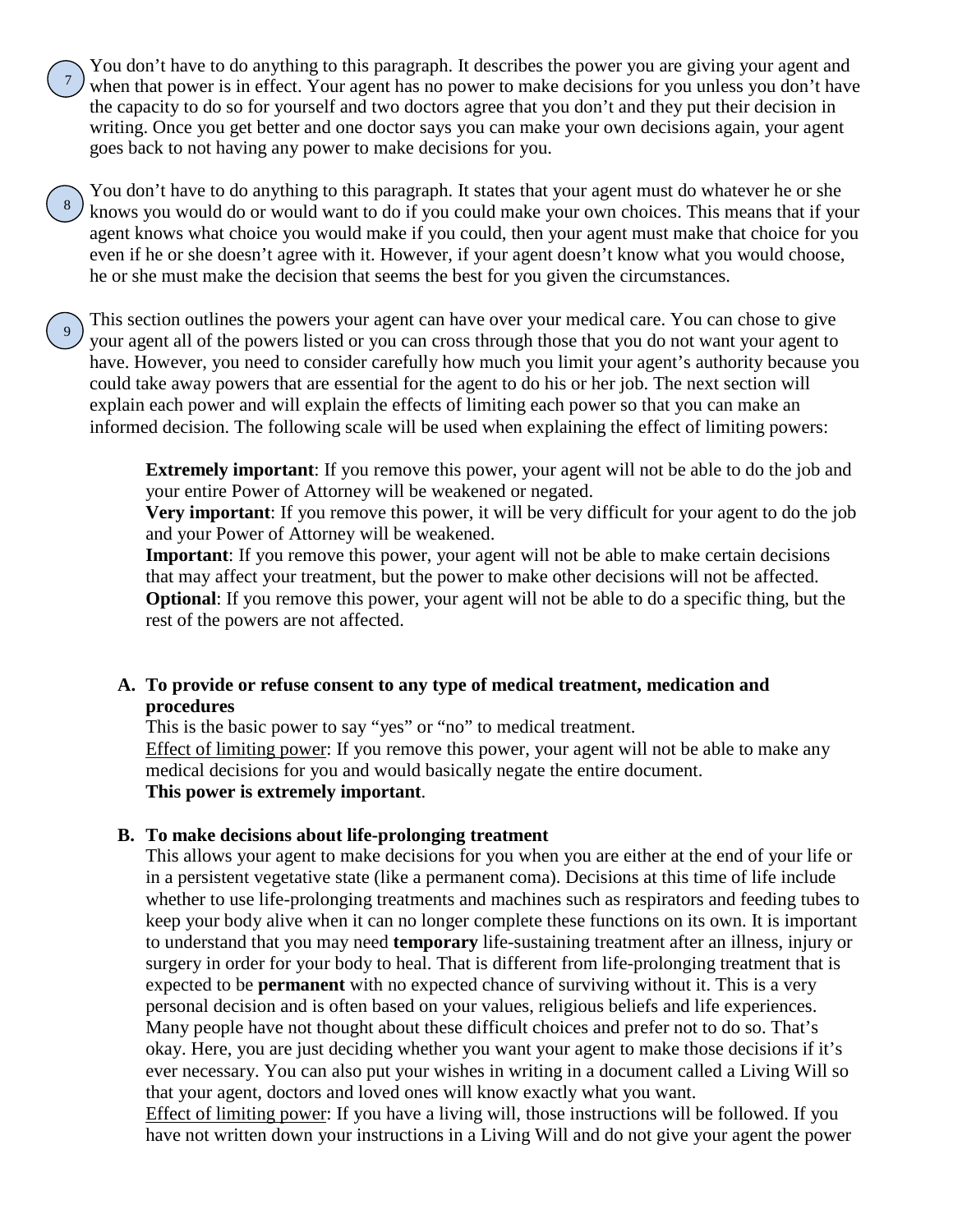to make the decision, your doctor will go to your next-of-kin to make the decision (spouse, adult children, parents, siblings, other blood relatives—in that order). If there is more than one person to make the decision, they may not agree and they might argue over the decision. It is best to make your wishes known and/or appoint someone to make these decisions. If you do not do so, you may get care you don't want or not get the care you do want. **This power is important**.

**C. To request, receive, and review any information, oral or written, about my health care and to consent to the disclosure of this information. I intend that this grant of authority shall meet the requirements of HIPAA and that my agent shall have full access and authority over my medical information** 

This power allows your agent to talk to your doctors, get information on your diagnosis and treatment options and release that information to others in order to get you the care you need. Effect of limiting power: If your agent does not have this power, he or she will not be able to make informed decisions about your care and treatment. He or she will not be able to get information from your doctors or give information to the people who need it to care for you. **This power is extremely important**.

## **D. To hire and fire my health care providers**

This power allows your agent to get a second opinion from a new doctor, find you a new doctor if you get a different diagnosis and need a different type of doctor, and get rid of a doctor who is no longer meeting your needs or following your wishes.

Effect of limiting power: Without this power, your agent would not be able to get a second opinion for serious health conditions or get you to a different doctor if your current doctor cannot meet your needs.

**This power is very important.**

**E. To make decisions regarding visitation consistent with any wishes known by my agent during any time that I am admitted to any health care facility**

This power allows your agent to limit who may come to see you when you are in the hospital. The hospital may have its own rules (for example, only family members can visit you if you are in the intensive care unit) and your agent cannot over-ride those rules, but if you give your agent this power, he or she may create even stricter limitations. This power may be particularly helpful if there are people in your life who you would not want to visit you. You can also create your own list of people you want to be kept away and include this with your Power of Attorney.

Effect of limiting power: If you remove this power, your agent will have no say over who may visit you and will not be able to limit visitors. The only limitations on visitors will be the rules of the hospital and ward where you are receiving treatment. **This power is optional.**

### **F. To authorize my participation in any health care study approved according to applicable federal or state law that offers the prospect of direct therapeutic benefit to me**

This power allows your agent to consent to your participation in experimental treatment such as new drug trials. Sometimes a doctor suggests an experimental drug or treatment when all other methods have not worked and sometimes a doctor thinks the experimental drug or treatment offers the best hope for a cure. In some trials, only half of the participants get the drug or treatment while the rest get a placebo (a harmless pill or treatment that has no benefit to the person) and you may not know which group you are in. The decision to participate in experimental trials is a personal one and there is no right or wrong answer.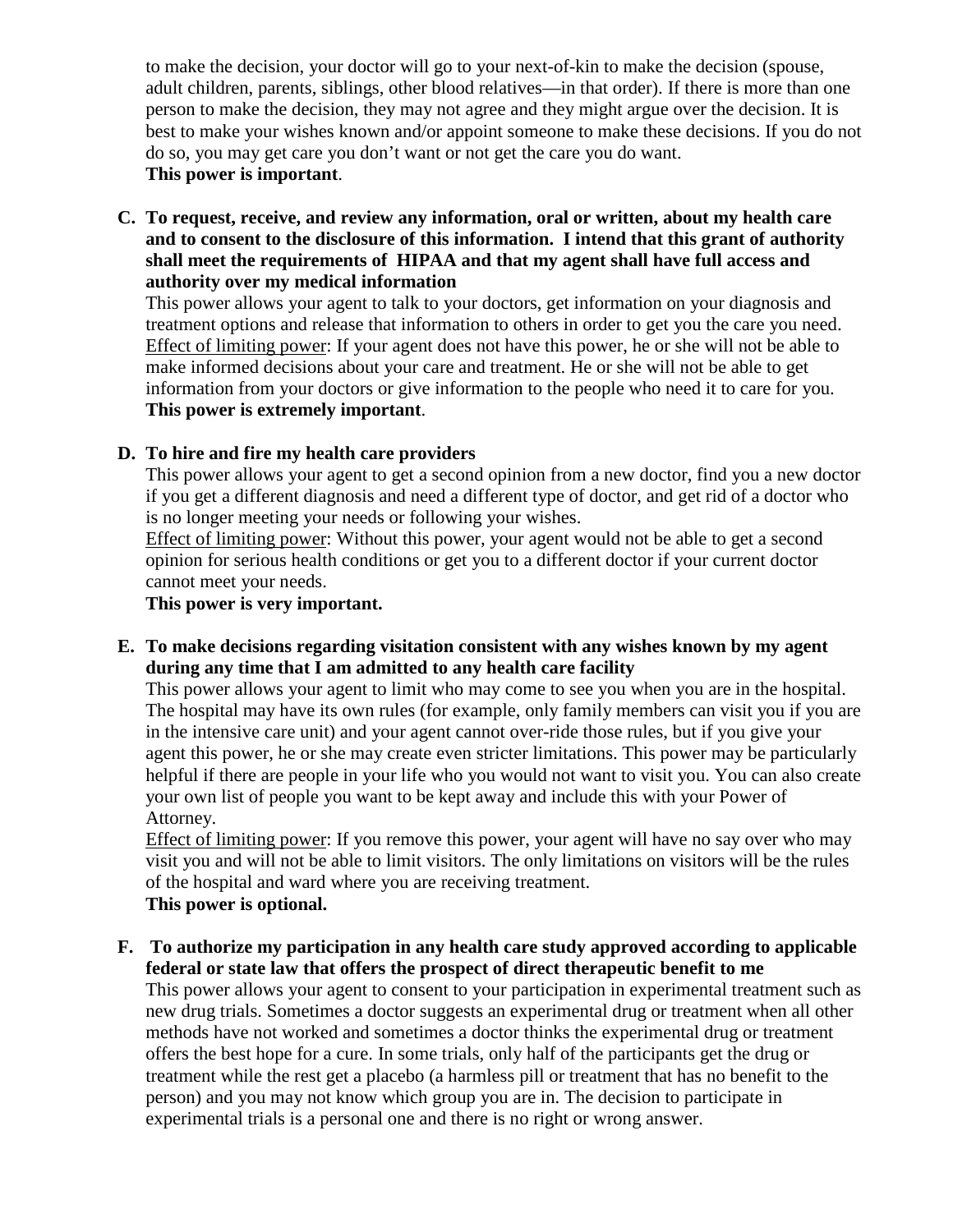Effect of limiting power: If you remove this power, your agent will not be able to consent to any experimental drug or treatment offered by your doctor.

**This power is generally optional but could be important for certain types of illnesses.**

**G. To authorize my admission to or discharge from any hospital, hospice, nursing home or other medical care facility, not including a mental health facility** 

This power allows your agent to get you into the type of medical facility necessary to meet your medical needs and to get you out of those facilities when you no longer need them. Effect of limiting power: If you remove this power, your agent will not be able to get you into a facility to meet your needs if they cannot be met as an outpatient. You would still be admitted for any emergency care, but your agent would not be able to admit you for other treatment such as non-emergency care, surgery or long-term care. Your agent will also not be allowed to make discharge decisions and your discharge might be delayed.

**This power is very important.**

**H. To communicate with health insurers about my care and treatment in order to arrange authorization and payment for services**

This power allows your agent to talk to and negotiate with your insurance providers so that your care can be paid for. Many insurance providers require authorization before care and treatment is provided, so your agent may need to negotiate with them before you can receive the care you need.

Effect of limiting power: If you remove this power, your agent will not be able to negotiate payment for services and you may not get the care you need.

**This power is very important; if your insurance company requires authorization before you can get necessary medical care, this power is extremely important.**

**I. To take any necessary lawful actions to carry out these decisions, including granting releases of liability to medical providers**

This power allows your agent to sign consent forms for the treatment he or she has chosen for you. The other powers above allow your agent to make decisions; this power allows him or her to sign legal documents required before the care is actually given to you.

Effect of limiting power: If you remove this power, your agent will not be able to sign medical releases which are required before any major treatment (such as surgery) is provided. **This power is extremely important.**

J. Additional powers, if any:

12

This space allows you to add any powers that are not listed above.

You don't have to do anything with this paragraph. It simply states that the document will remain in effect throughout any times when you do not have capacity to make your own decisions. It also makes clear that you will continue to make your own decisions so long as you are able to do so and your agent only has the authority to make decisions for you when you cannot do so for yourself. 10

You don't have to do anything with this paragraph. It simply states that if you have ever written a Power of Attorney before this one, the old one is no longer valid and everyone should now follow this one. 11

## **Signatures**

You do not have to do anything with this statement. It just says that you have capacity to sign the document.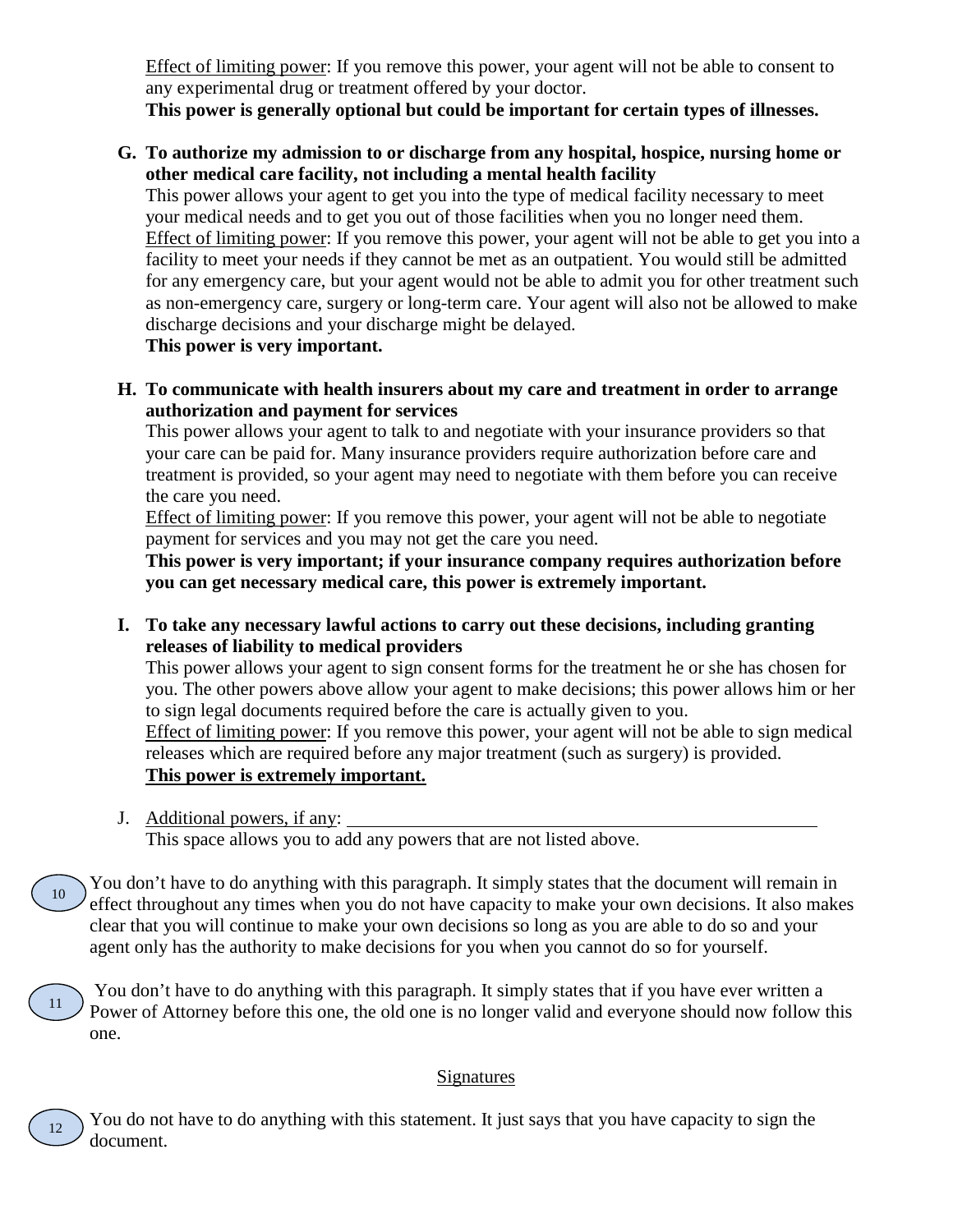Use this line to sign your document once it is all complete and correct. Sign your full legal name and be sure to include the date on the line included for that purpose. Some people cannot sign their name and use a mark instead. That is fine because the witnesses below will see the person put his or her mark on the page as a signature. 13

Put your name on this line. You should put your name exactly as it appears on line  $\bullet$ . 14

These lines are for your witnesses to sign that they saw you sign the paper. They should sign their legal name and be sure to include the date on the line included for that purpose. The dates of the witnesses' signatures should match the date of your signature because you should sign the paper in front of each other. The witnesses do not have to know you. They are simply witnessing that you are signing the paper voluntarily. 15

**Note on notary**: Virginia law does not require a Health Care Power of Attorney to be notarized, but it is a good idea if possible. If you get your document notarized, it would appear here under the signatures. If you use a notary, you and your witnesses must sign the document in front of the notary and all of the dates must match. You will probably be required to present identification to the notary because he or she must verify that you are the correct person signing the paper.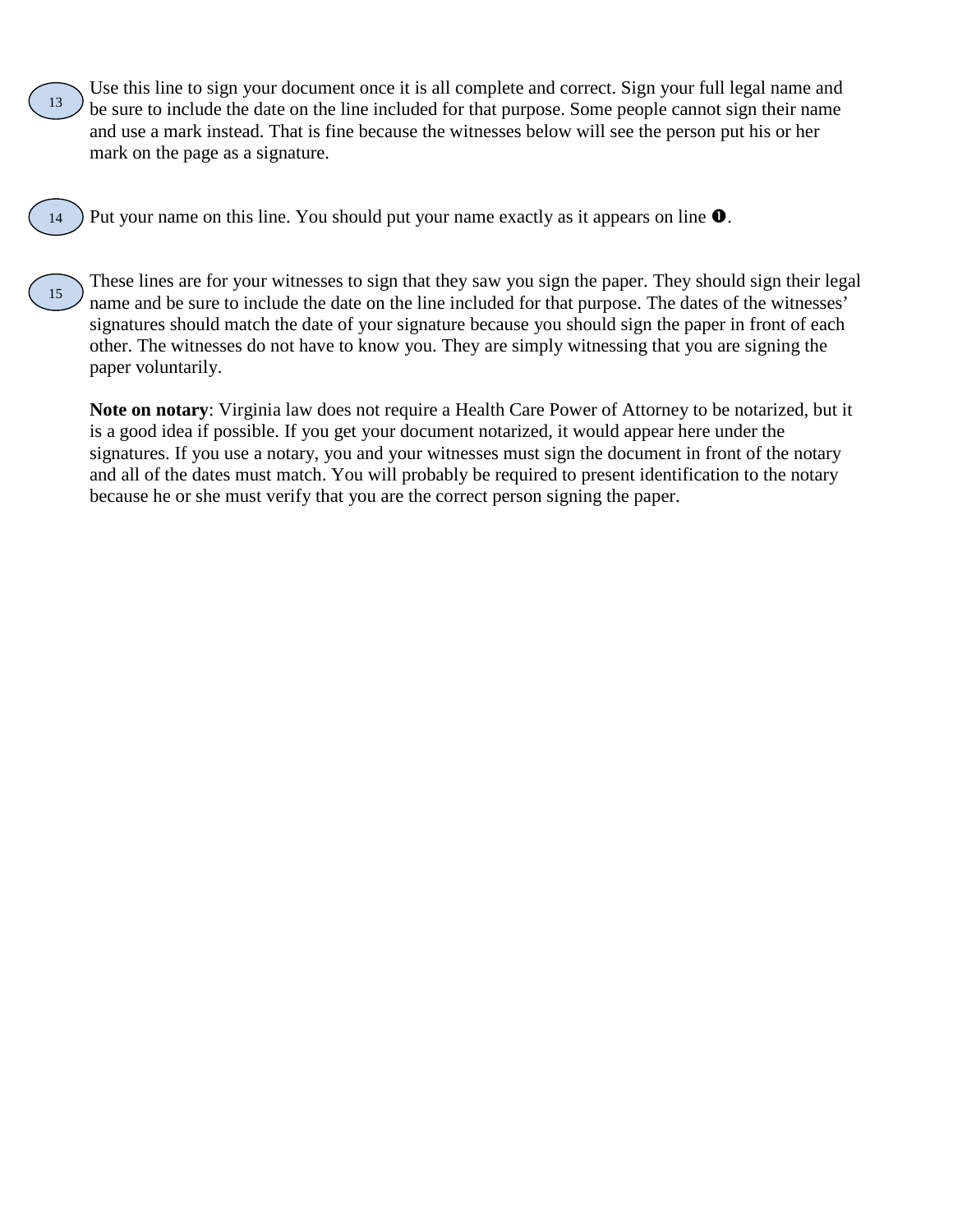## **Durable Power of Attorney for Health Care**

 $\frac{2}{\sqrt{2}}$ , willfully and voluntarily write this health care advance directive to assure that, during periods of incapacity, my choices for health care will be carried out even when I am not able to make informed decisions on my own behalf.  $,$  (born on  $\backslash$ 

#### Appointment of Agent

I appoint the following agents, in order of priority, to make health care decisions for me as authorized in this document:

| 1. Name: $\frac{3}{2}$                     |
|--------------------------------------------|
| Address: $\begin{pmatrix} 4 \end{pmatrix}$ |
| Phone Numbers: $\sqrt{\frac{5}{2}}$        |
| 2. Name: $\begin{pmatrix} 6 \end{pmatrix}$ |
|                                            |
|                                            |
|                                            |
|                                            |
|                                            |
|                                            |
|                                            |
|                                            |

 $\Box$  I have additional alternate agents listed on a separate page.

7

8

I grant to my agent full power and authority to make health care decisions for me as described below whenever I am incapable of making an informed decision. Before my agent has any authority to make decisions for me, there must be a written determination of capacity as required by law. If any physician examines me and decides that I have the ability to make my own decisions, all further health care decisions will require my informed consent.

In making health care decisions for me, my agent shall follow my wishes and preferences as stated here or as otherwise known. If my agent cannot determine what health care choice I would make for myself, then and only then, he or she must make the choice based on what he or she believes to be in my best interests.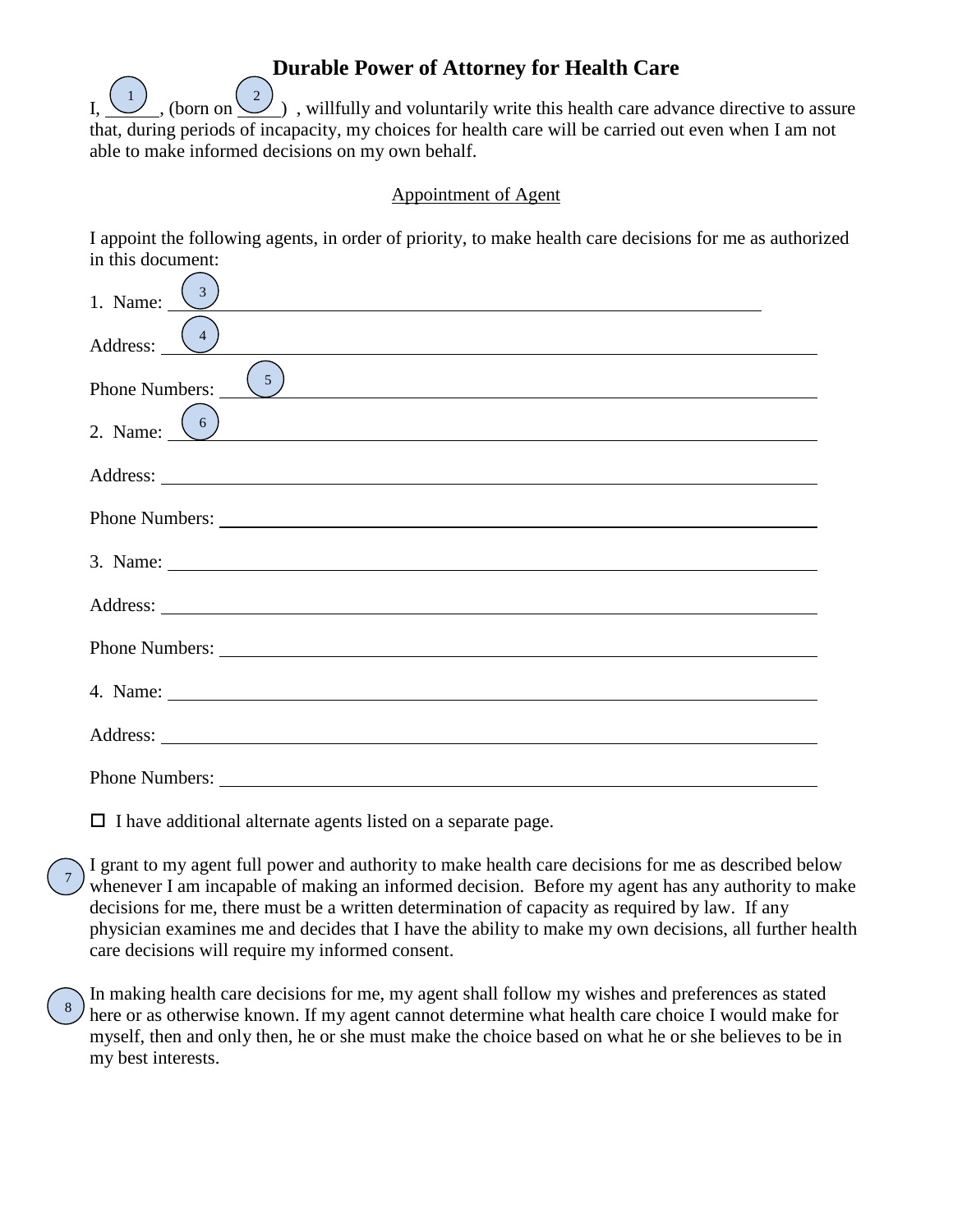I give my agent the power: 9

- A. To provide or refuse consent to any type of medical treatment, medication and procedures.
- B. To make decisions about life-prolonging treatment.
- C. To request, receive, and review any information, oral or written, about my health care and to consent to the disclosure of this information. I intend that this grant of authority shall meet the requirements of HIPAA and that my agent shall have full access and authority over my medical information.
- D. To hire and fire my health care providers.
- E. To make decisions regarding visitation consistent with any wishes known by my agent during any time that I am admitted to any health care facility.
- F. To authorize my participation in any health care study approved according to applicable federal or state law that offers the prospect of direct therapeutic benefit to me.
- G. To authorize my admission to or discharge from any hospital, hospice, nursing home or other medical care facility, not including a mental health facility.
- H. To communicate with health insurers about my care and treatment in order to arrange authorization and payment for services.
- I. To take any necessary lawful actions to carry out these decisions, including granting releases of liability to medical providers.
- J. Additional powers, if any:

| 10 | This is a durable power of attorney and shall not terminate upon my incapacity. This power exists only<br>as to those health care decisions for which I am unable to give informed consent.<br>Prior Designations Revoked: I revoke any prior Healthcare Power of Attorney. |                                                 |
|----|-----------------------------------------------------------------------------------------------------------------------------------------------------------------------------------------------------------------------------------------------------------------------------|-------------------------------------------------|
|    | <b>Signatures</b>                                                                                                                                                                                                                                                           |                                                 |
| 12 | AFFIRMATION: I am mentally capable of making this advance directive and I understand its purpose<br>and effect.                                                                                                                                                             |                                                 |
|    | Signature                                                                                                                                                                                                                                                                   | Date                                            |
|    | I attest that<br>presence.                                                                                                                                                                                                                                                  | voluntarily signed this advance directive in my |
|    | Witness                                                                                                                                                                                                                                                                     | Date                                            |
|    | Witness                                                                                                                                                                                                                                                                     | Date                                            |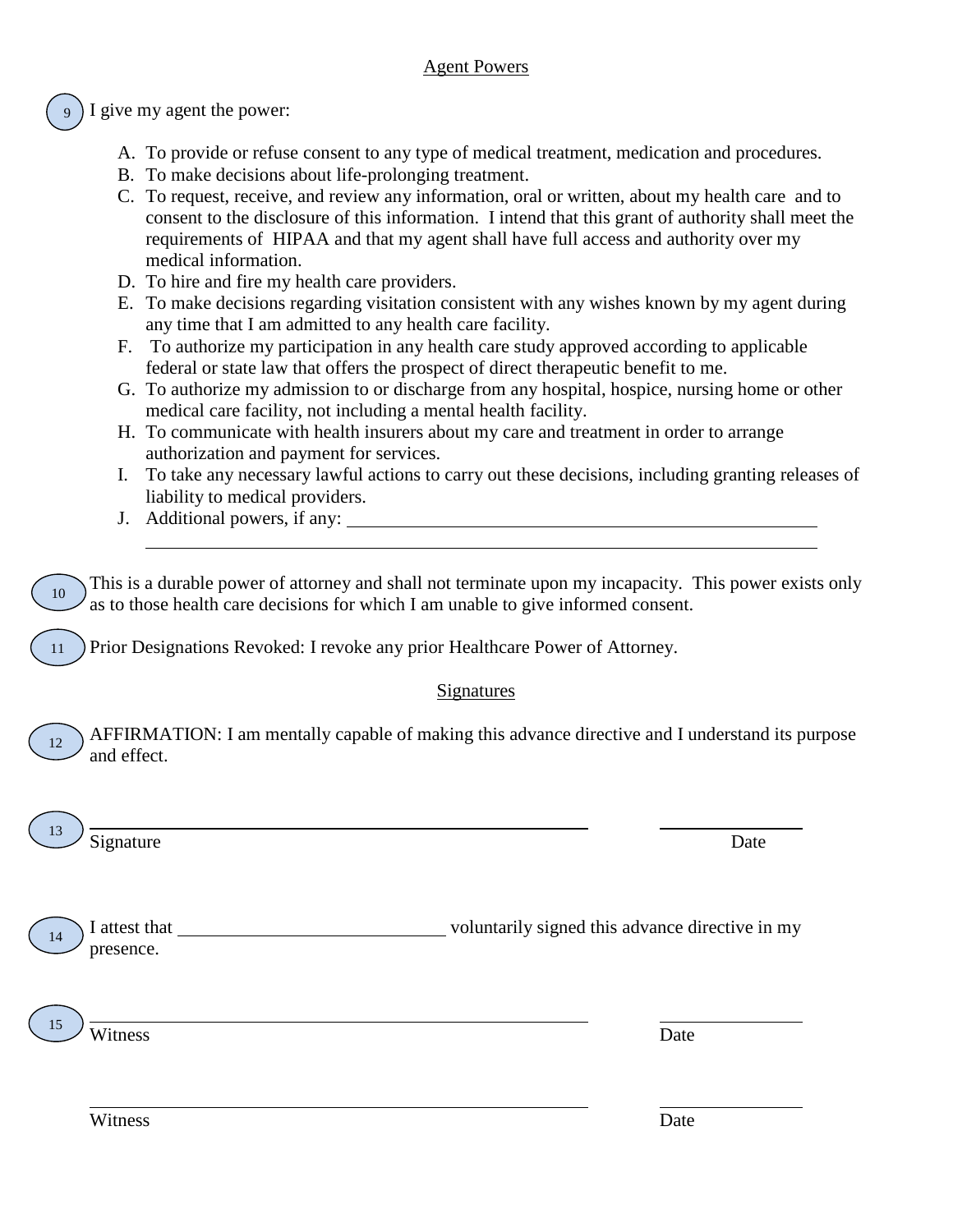# **VIRGINIA ADVANCE HEALTH CARE DIRECTIVE**

|                                                                      |                                                                                                                                                                                                                                                                                            | this health care advance directive to assure that, during periods of incapacity, my choices for health care will be carried out |
|----------------------------------------------------------------------|--------------------------------------------------------------------------------------------------------------------------------------------------------------------------------------------------------------------------------------------------------------------------------------------|---------------------------------------------------------------------------------------------------------------------------------|
| even when I am not able to make informed decisions on my own behalf. |                                                                                                                                                                                                                                                                                            |                                                                                                                                 |
|                                                                      |                                                                                                                                                                                                                                                                                            |                                                                                                                                 |
|                                                                      | Appointment of Agent                                                                                                                                                                                                                                                                       |                                                                                                                                 |
|                                                                      |                                                                                                                                                                                                                                                                                            |                                                                                                                                 |
|                                                                      | I appoint the following agents, in order of priority, to make health care decisions for me as authorized in this document:                                                                                                                                                                 |                                                                                                                                 |
|                                                                      |                                                                                                                                                                                                                                                                                            |                                                                                                                                 |
|                                                                      | 1. Name: $\frac{1}{2}$ and $\frac{1}{2}$ and $\frac{1}{2}$ and $\frac{1}{2}$ and $\frac{1}{2}$ and $\frac{1}{2}$ and $\frac{1}{2}$ and $\frac{1}{2}$ and $\frac{1}{2}$ and $\frac{1}{2}$ and $\frac{1}{2}$ and $\frac{1}{2}$ and $\frac{1}{2}$ and $\frac{1}{2}$ and $\frac{1}{2}$ and $\$ |                                                                                                                                 |
|                                                                      |                                                                                                                                                                                                                                                                                            |                                                                                                                                 |
|                                                                      | Address: Note that the contract of the contract of the contract of the contract of the contract of the contract of the contract of the contract of the contract of the contract of the contract of the contract of the contrac                                                             |                                                                                                                                 |
|                                                                      |                                                                                                                                                                                                                                                                                            |                                                                                                                                 |
|                                                                      |                                                                                                                                                                                                                                                                                            |                                                                                                                                 |
|                                                                      |                                                                                                                                                                                                                                                                                            |                                                                                                                                 |
|                                                                      | 2. Name:                                                                                                                                                                                                                                                                                   |                                                                                                                                 |
|                                                                      |                                                                                                                                                                                                                                                                                            |                                                                                                                                 |
|                                                                      | Address: National Address: National Address: National Address: National Address: National Address: National Address: National Address: National Address: National Address: National Address: National Address: National Addres                                                             |                                                                                                                                 |
|                                                                      |                                                                                                                                                                                                                                                                                            |                                                                                                                                 |
|                                                                      |                                                                                                                                                                                                                                                                                            |                                                                                                                                 |
|                                                                      | $3. Name: ____________$                                                                                                                                                                                                                                                                    |                                                                                                                                 |
|                                                                      |                                                                                                                                                                                                                                                                                            |                                                                                                                                 |
|                                                                      | Address: Address: Address: Address: Address: Address: Address: Address: Address: Address: Address: Address: Address: Address: Address: Address: Address: Address: Address: Address: Address: Address: Address: Address: Addres                                                             |                                                                                                                                 |
|                                                                      |                                                                                                                                                                                                                                                                                            |                                                                                                                                 |
|                                                                      |                                                                                                                                                                                                                                                                                            |                                                                                                                                 |
|                                                                      |                                                                                                                                                                                                                                                                                            |                                                                                                                                 |
|                                                                      | 4. Name:                                                                                                                                                                                                                                                                                   |                                                                                                                                 |
|                                                                      |                                                                                                                                                                                                                                                                                            |                                                                                                                                 |
|                                                                      | Address: National Address: National Address: National Address: National Address: National Address: National Address: National Address: National Address: National Address: National Address: National Address: National Addres                                                             |                                                                                                                                 |
|                                                                      |                                                                                                                                                                                                                                                                                            |                                                                                                                                 |
| Phone Numbers:                                                       |                                                                                                                                                                                                                                                                                            |                                                                                                                                 |

I grant to my agent full power and authority to make health care decisions for me as described below whenever I am incapable of making an informed decision. Before my agent has any authority to make decisions for me, there must be a written determination of capacity as required by law. If any physician examines me and decides that I have the ability to make my own decisions, all further health care decisions will require my informed consent.

In making health care decisions for me, my agent shall follow my wishes and preferences as stated here or as otherwise known. If my agent cannot determine what health care choice I would make for myself, then and only then, he or she must make the choice based on what he or she believes to be in my best interests.

## Agent Powers

I give my agent the power:

- A. To provide or refuse consent to any type of medical treatment, medication and procedures.
- B. To make decisions about life-prolonging treatment.
- C. To request, receive, and review any information, oral or written, about my health care and to consent to the disclosure of this information. I intend that this grant of authority shall meet the requirements of HIPAA and that my agent shall have full access and authority over my medical information.
- D. To hire and fire my health care providers.
- E. To make decisions regarding visitation consistent with any wishes known by my agent during any time that I am admitted to any health care facility.